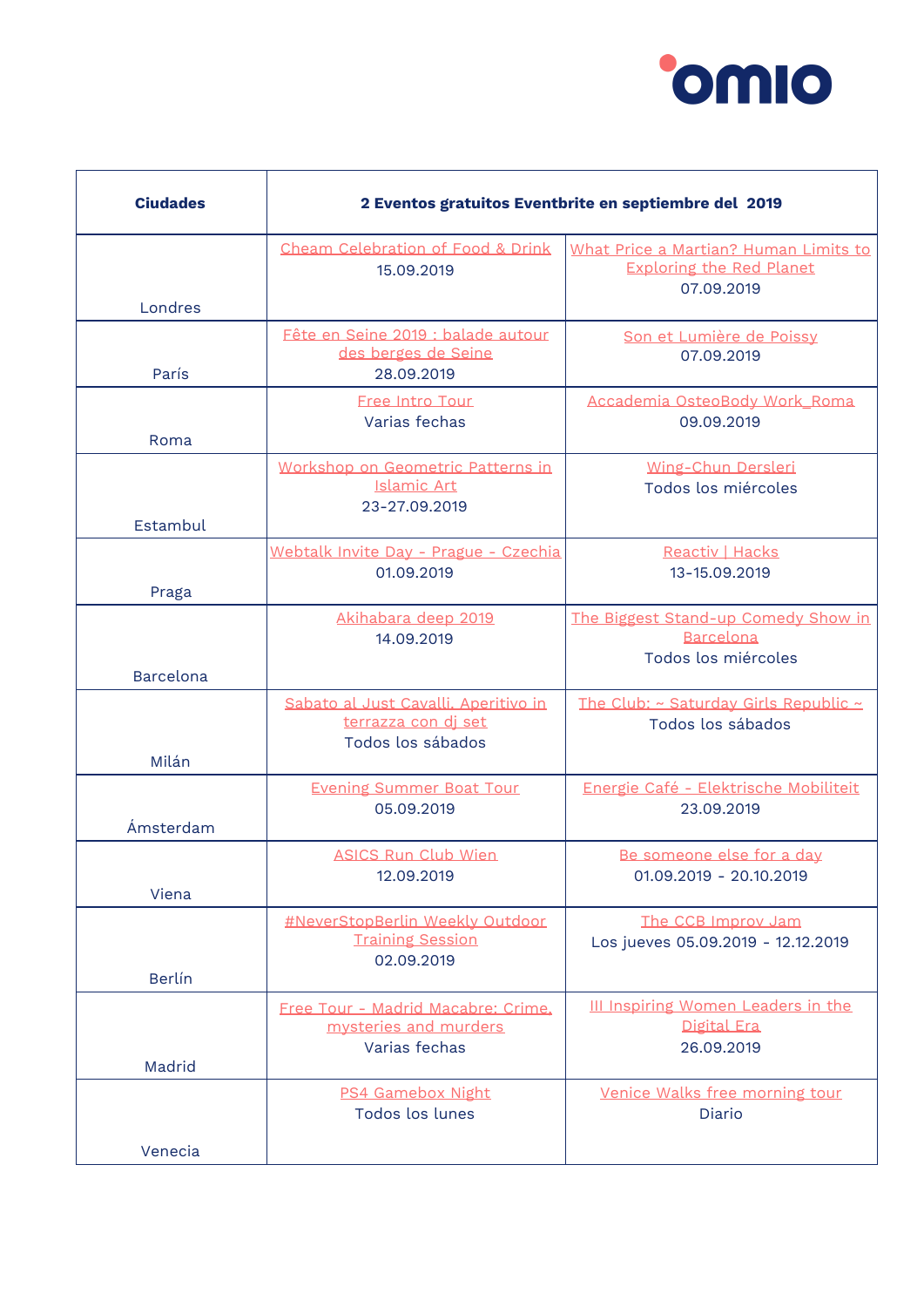| Atenas             | Workshop   sharing economy &<br>circular economy   Athens<br>18.09.2019                                        | Webtalk Invite Day - Athens - Greece<br>01.09.2019                                            |
|--------------------|----------------------------------------------------------------------------------------------------------------|-----------------------------------------------------------------------------------------------|
| Dublín             | Writing Literary History in the Greek<br>and Roman World<br>19-20.09.2019                                      | <b>Free Walking Tour Howth</b><br>Todos los domingos 01.09.2019 -<br>22.12.2019               |
| Florencia          | Walking free tour original Florence<br>with small free food tasting (English)<br>Todos los lunes y los sábados | Free Walking Tour of Medici Family.<br>$5:00$ pm<br>01.09.2019 - 01.10.2019                   |
| Moscú              | <b>WORLD ART ROADSHOW</b><br>05-08.09.2019                                                                     | Webtalk Invite Day - Moscow - Russia<br>01.09.2019                                            |
| <b>Budapest</b>    | Free Tour of Buda Castle<br>Varias fechas                                                                      | <b>Free Tour Budapest Essential</b><br>Varias fechas                                          |
| Múnich             | Weekly Outdoor Training Session //<br>Never Stop München<br>Todos los martes                                   | Goldhausführung & Vortrag:<br>"Vermögenssicherung mit GOLD und<br>SILB<br>14.09.2019          |
| Lisboa             | <b>Lisbon Street Art Tours</b><br>Todos los domingos                                                           | Original Free Walking Tour Lisbon<br>Varias fechas                                            |
| Copenhague         | <b>UN City - Friday Guided Tour</b><br>Todos los viernes                                                       | English Improv Comedy - Zulu Comedy<br><b>Festival</b><br>05.09.2019                          |
| San Petersburgo    | Piglet skin<br>07.09.2019                                                                                      | Webtalk Invite Day - St Petersburg -<br>Russia<br>01.09.2019                                  |
| Varsovia           | Bake everything #atmyplace<br>Diario                                                                           | <b>IT Future Expo - Targi IT &amp; Nowvch</b><br>Technologii dla Biznesu<br>26.09.2019        |
| Artvin             | Artvin-Maçahel Yoga Kampı - Eylül<br>2019 [Ücretli]<br>13.09.2019                                              | Ninguno                                                                                       |
| Cracovia           | Lunch Ride race bike - Wisla/Poland<br>01.09.2019                                                              | <b>PCI Geomatics Business Partner</b><br>Meeting - Africa, Europe & Eurasia<br>13.-15.09.2019 |
| <b>Bruselas</b>    | Conference Heritage Houses for<br>Europe<br>24.09.2019                                                         | Reisbeurs Afrika<br>22.09.19                                                                  |
| Fráncfort del Meno | <b>Newcomers Festival</b><br>08.09.2019                                                                        | Charlotte Campbell "Take me to<br>Church" - Tour Germany - Darmstadt<br>28.09.19              |